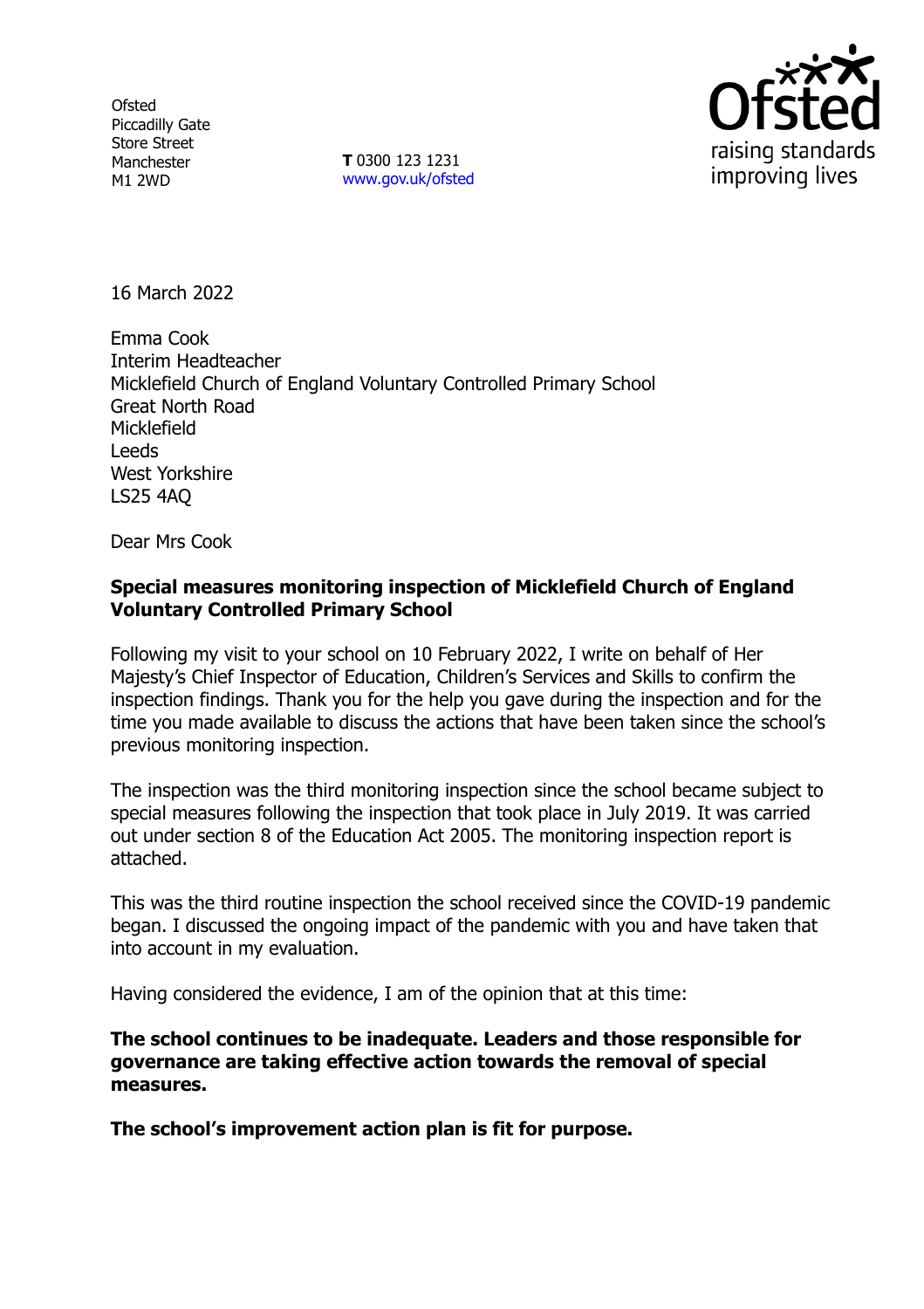

#### **The school may appoint early career teachers before the next monitoring inspection.**

I am copying this letter to the chair of the interim executive board, the director of education for the Diocese of York, the regional schools commissioner and the director of children's services for Leeds. This letter will be published on the Ofsted reports website.

Yours sincerely

Andrea Batley **Her Majesty's Inspector**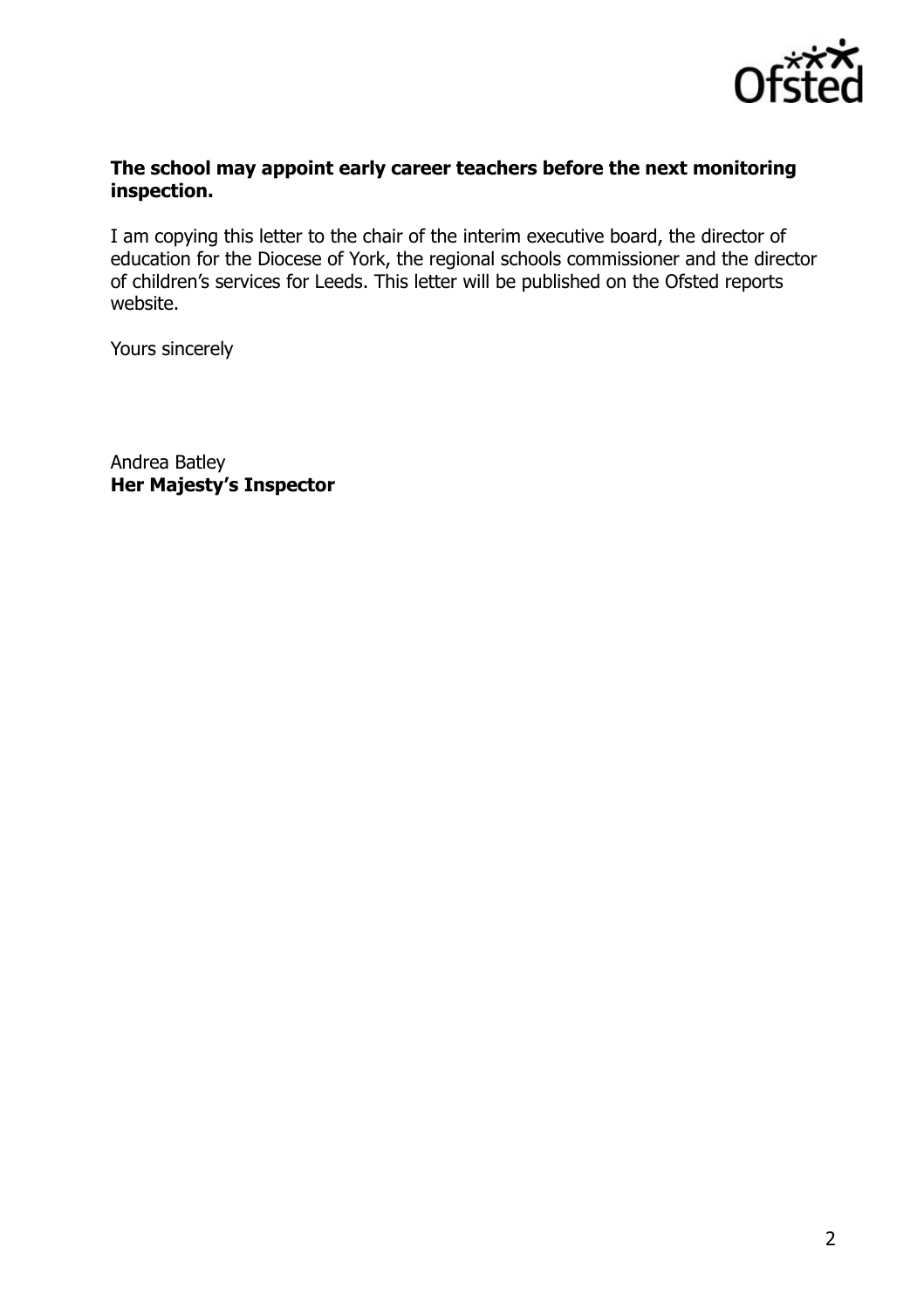

## **Report on the third monitoring inspection on 10 February 2022**

## **Context**

Since the previous monitoring inspection, the interim headteacher has continued to make improvements where they are needed in the school. An academy sponsor has now been identified, and there are plans for the school to join the Collaborative Learning Trust in Spring 2022. The interim executive board (IEB) remains in place. A permanent early years leader has been appointed.

COVID-19 has impacted heavily on the school since the last monitoring inspection. Staff from right across the school have had periods of absence due to COVID-19. This led to the school having to close for a short period of time. These absences and school closures have meant that plans to improve the wider curriculum have been delayed. However, new leaders show determination to embed recent improvements, to the teaching of reading and safeguarding, with rigour and determination.

#### **The progress made towards the removal of special measures**

In recent months, the school has faced challenges, due to difficulties with securing an academy sponsor. There has also been a number of changes to the senior leadership of the school, following the previous headteacher leaving. However, the recently appointed interim headteacher is now working closely with the interim executive board and the local authority to implement improvements for the future.

Parents value the 'warm family feel' that the school has. They particularly appreciate the clear communication systems new leaders have put in and look forward to seeing the positive changes continuing. They recognise the care that new leaders and staff give to the pupils and say that this helps their children to feel settled and learn successfully in the school.

At the time of the last monitoring inspection, the recently appointed interim headteacher was focusing on improving reading, safeguarding and the early years provision. This work is now having a positive impact as the changes become embedded.

Safeguarding is now a strength of the school. The systems and processes introduced, prior to the last inspection, are robust and effective. Staff understand the risks that pupils face in the local area or online and report concerns swiftly and clearly. Leaders ensure that record-keeping is detailed, and actions are timely. They work effectively with outside agencies to ensure that pupils are safe.

Leaders identified reading as central to improving the quality of education in the school. They have continued to work with the reading hub to improve the profile of reading in the school. Book areas are warm and welcoming. Pupils are positive about the opportunities that they have to borrow books from the 'little book hut' or gain rewards for reading regularly at home. Leaders are communicating more effectively with parents about the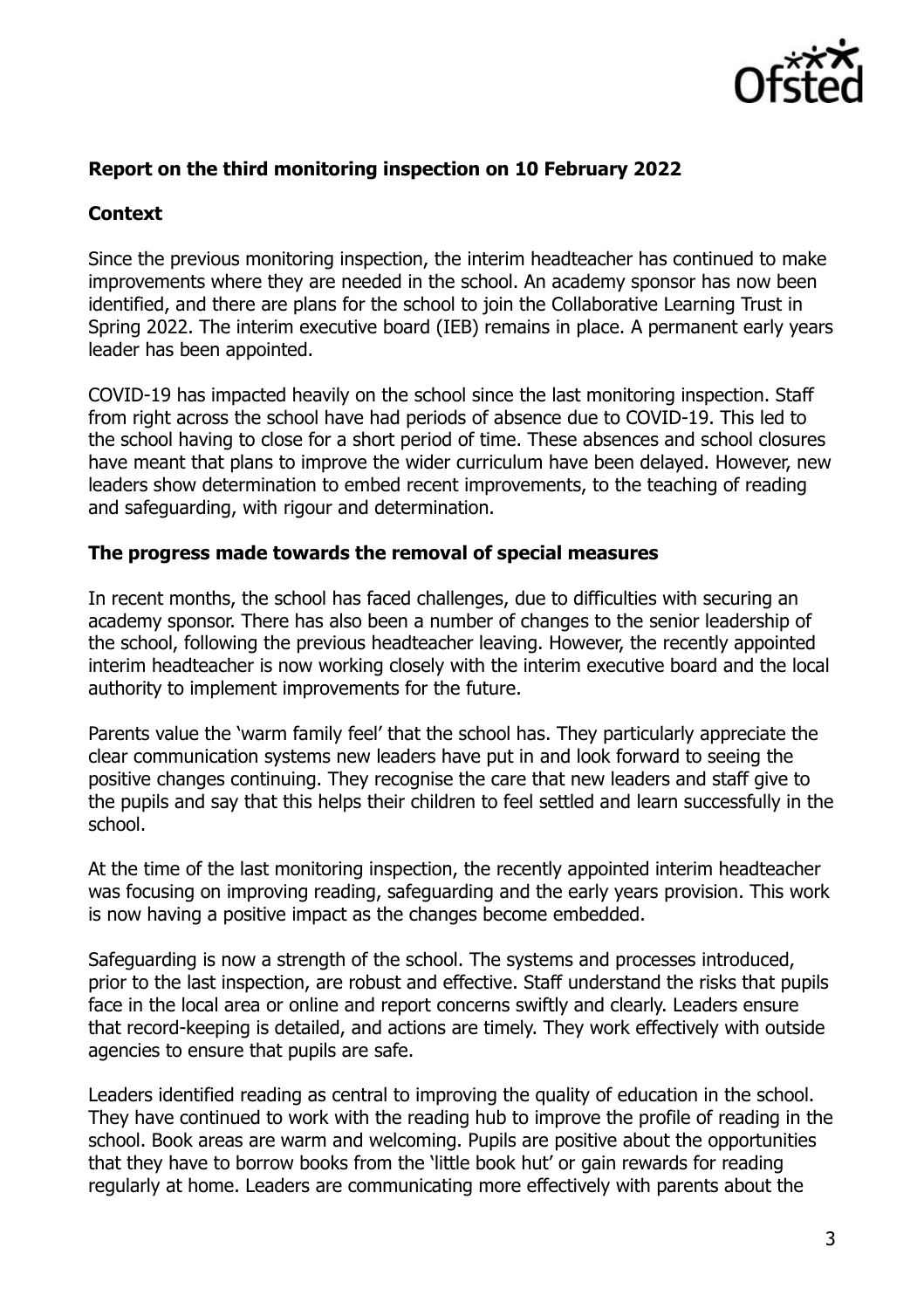

raised expectations around reading. However, a small number of pupils still do not read regularly at home. Leaders are identifying ways they can support parents further to share books with their children.

The teaching of early reading and phonics is strong and effective. Teachers use the newly introduced phonics programme consistently and effectively. Staff's training has ensured that all adults know which sounds pupils are secure with, and which they need to practise further. They can then ensure that pupils have opportunities to read books that match these sounds to develop greater fluency. Pupils across the school showed enthusiasm for reading.

Leaders are proud of the changes made to the early years provision in the school. The environment is warm and welcoming. The newly appointed early years leader is working closely with local authority support to identify how the provision can be best utilised to meet the needs of all the children in the provision. The areas for learning are well planned and orderly. Phonics teaching is skilful and consistent. Children can be seen confidently reading words containing sounds they have been taught. They enjoy the challenge of using what they know to attempt longer words by 'chunking' them up. Leaders are ambitious for the future. They have plans to develop the early years provision in the school through further work with external partners. This will ensure that all staff understand how to plan a progressive curriculum that spans all stages of the provision. This is needed to enable staff to plan activities and experiences which enable children to build on prior learning.

Leaders have ensured that the full range of subjects in the national curriculum is taught across the school. In some areas, such as personal, social and health education and religious education, they have started to identify how they can adapt the planned curriculum to meet the needs of all pupils in the mixed-age classes. However, this is still in the earliest stages of development. In subjects such as geography and history, this work is not yet underway. Learning in these subjects has not yet been adapted or planned to ensure that learning is built progressively over time. Leaders recognise that this is now an urgent priority for the school. They have identified support from external partners to ensure that improvements can be made. Subject leaders need further support to identify the detailed knowledge that they want pupils to learn. This will then support teachers to plan learning to meet all pupils' needs, including those with special educational needs and/or disabilities, more effectively. This will support all pupils to build knowledge over time in the school.

Pupils spoken to say that they are happy and safe in this school. Behaviour management systems, introduced prior to the previous inspection, are now becoming embedded. Staff use them consistently. Pupils use methods they are taught, such as slow breathing techniques, to regulate their behaviour. They are confident to talk to adults about worries or concerns. Staff help them to understand their feelings, and this helps them to learn more effectively.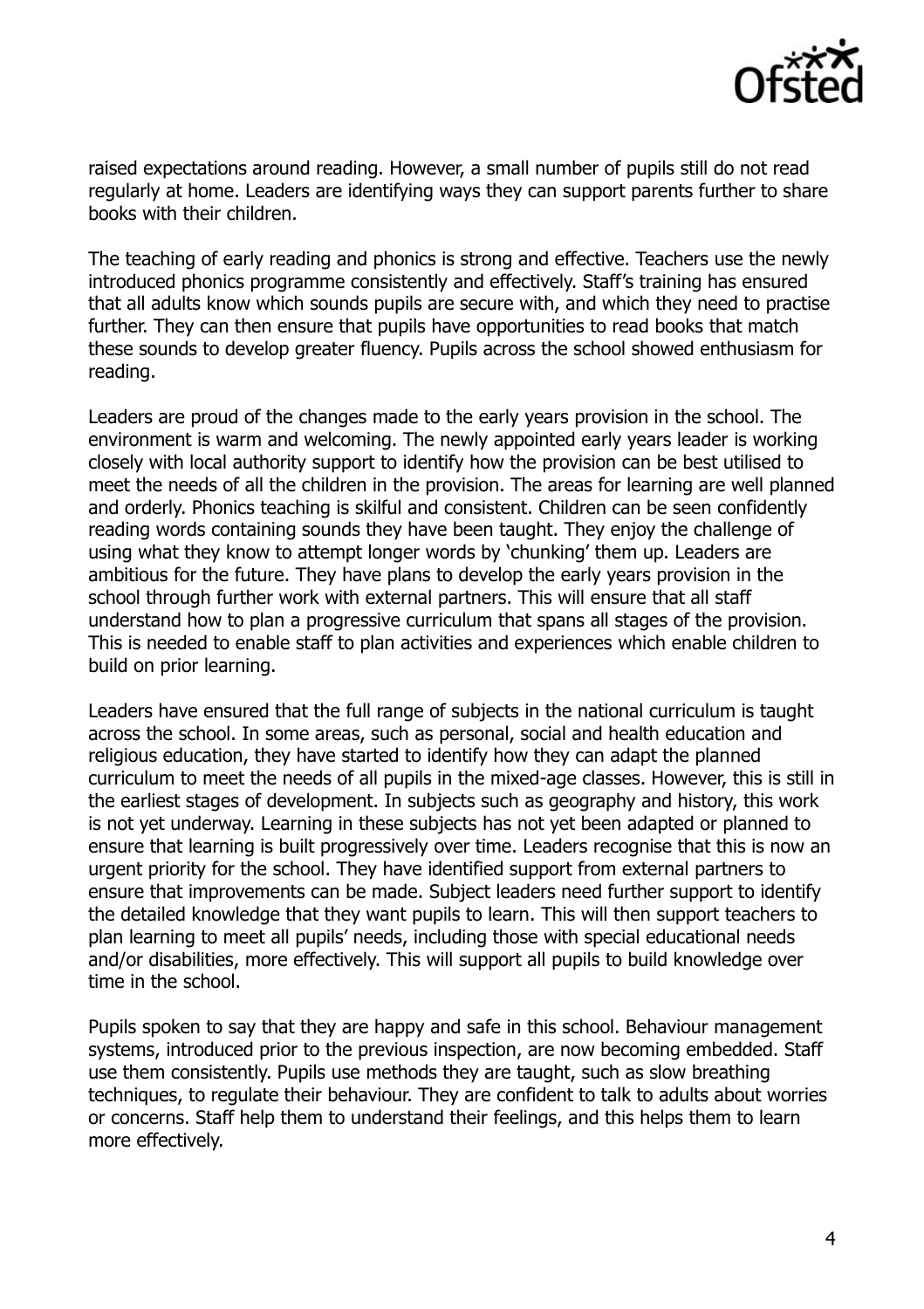

Leaders are still focusing on improving attendance in the school. Improved attendance is recognised and celebrated. However, there are still too many pupils not in school on a daily basis. Attendance improved prior to the latest COVID-19 outbreaks. Leaders have relentlessly focused on monitoring and offering support if pupils were not in school. However, these improvements have not been sustained. A number of pupils arrive late in school daily and so miss valuable learning. Leaders are focusing on ensuring that parents have a good understanding of the impact on learning when pupils do not attend punctually and regularly. There is still much to do in this area.

Leaders are starting to develop wider links to the local community. They have ambitious plans to use local knowledge to support the development of learning in the wider curriculum. Links to groups, such as the local history society and the village eco group, are being made and the friends of Micklefield parents' group has been re-established. Parents and pupils value the activities that leaders now plan to enrich the curriculum. Pupils can recall some past visits to places to learn about history or to wildlife centres and are looking forward to future visits.

Leaders, the IEB, parents and pupils are positive about the changes that have been made in the school. There is a relentless focus and determination to find ways to improve further. Staff share this determination and feel that they are well supported to manage their workload. They recognise that there is still much work to do to improve the curriculum but can see the success of the changes made to date. There is a positive air in the school.

# **Additional support**

The 'team around the school' put in place by the local authority continues to provide well organised and effective support for the school. The expertise offered has enabled the school to embed changes to safeguarding practices and the early years provision swiftly. Leaders and staff have utilised the advice offered through the local English and mathematics hub, along with support to develop pupils' personal, social and emotional education and behaviour well. Leaders welcome this support and constantly seek opportunities to develop teachers' and staff's subject knowledge and expertise further.

The local authority is committed to continuing to support the school. They use their regular contact with the school and the IEB to challenge and support leaders to drive further improvement. There is a shared commitment to this school.

#### **Evidence**

The inspector observed the school's work, scrutinised documents and met with the headteacher and other senior leaders, including the school's leader of special educational needs, two subject leaders, the school's business manager and pupils. Other meetings were held with members of the interim executive board, representatives of the diocese and the local authority. Some of these meetings were held remotely.